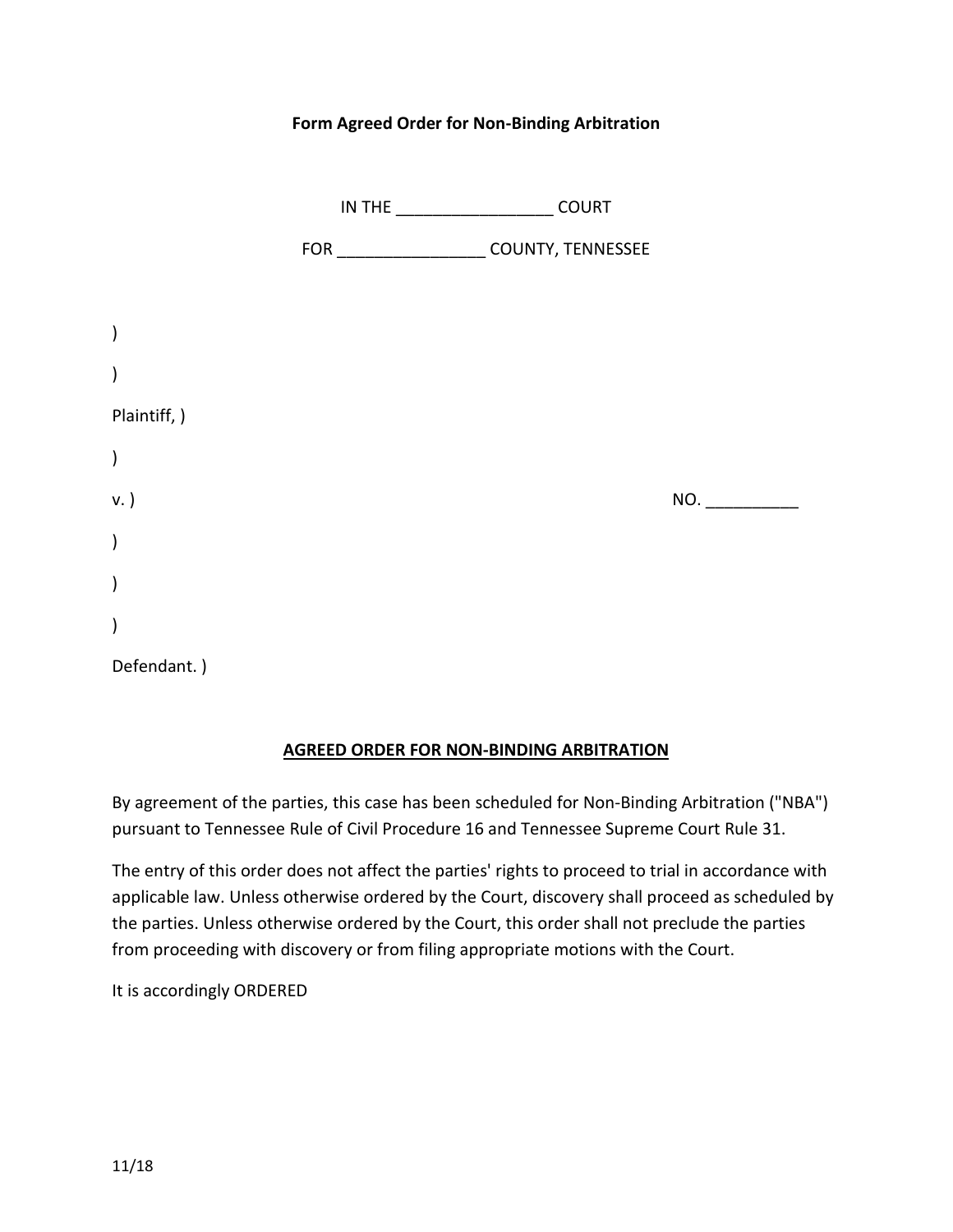#### *1. NBA Session*

An NBA Session shall be conducted in this case within sixty (60) days of the date of this memorandum and order. The session will be conducted in accordance with the procedure, directions and conditions noted in this memorandum and order.

### *2. Appointment of Arbitrator*

The Court hereby appoints [\_\_\_\_\_\_\_\_\_\_\_\_] as Arbitrator(s).

For purposes of determining whether the Arbitrator has or represents any conflicting interests, the standards set forth in TCA for disqualification of any justice, or judge will be applied. If the Arbitrator believes that he or she has or represents conflicting interests, that fact shall promptly be disclosed to all counsel and to the Clerk in writing. Any party who believes that the assigned Arbitrator has or represents conflicting interests shall provide written notice to the Clerk of same within ten (10) calendar days of learning of the potential conflict, or shall be deemed to have waived any opposition.

## *3. Written Pre-NBA Statements*

## *(a) Form of Pre-NBA Statements*

No later than ten (10) calendar days prior to the NBA Session, each party shall submit directly to the Arbitrator, and shall serve on all other parties, a written Statement. Such Statement shall be double spaced and shall not exceed fifteen (15) pages (not counting exhibits and attachments).

#### *(b) Required Contents of Pre-NBA Statements*

While the Statements may and should include any information that would be useful, they must: (1) identify the person(s), in addition to counsel, who will attend the NBA Session as the representative of the party with full decision-making authority; (2) describe briefly the substance of the suit and; (3) delineate the primary disputed factual issues and legal issues; (4) identify witnesses to be called at the NBA hearing and; (5) identify exhibits to be presented at the hearing.

#### *(c) Identification of Other Persons Whose Presence is Thought to be Desirable*

The parties may identify in these Pre-NBA Statements persons connected to a party opponent (including a representative of the party opponent's insurance carrier) whose presence at the NBA Session would improve substantially the prospects for making the NBA Session productive; the fact that a person has been so identified, however, shall not, by itself, result in an instruction compelling that person to attend the NBA Session.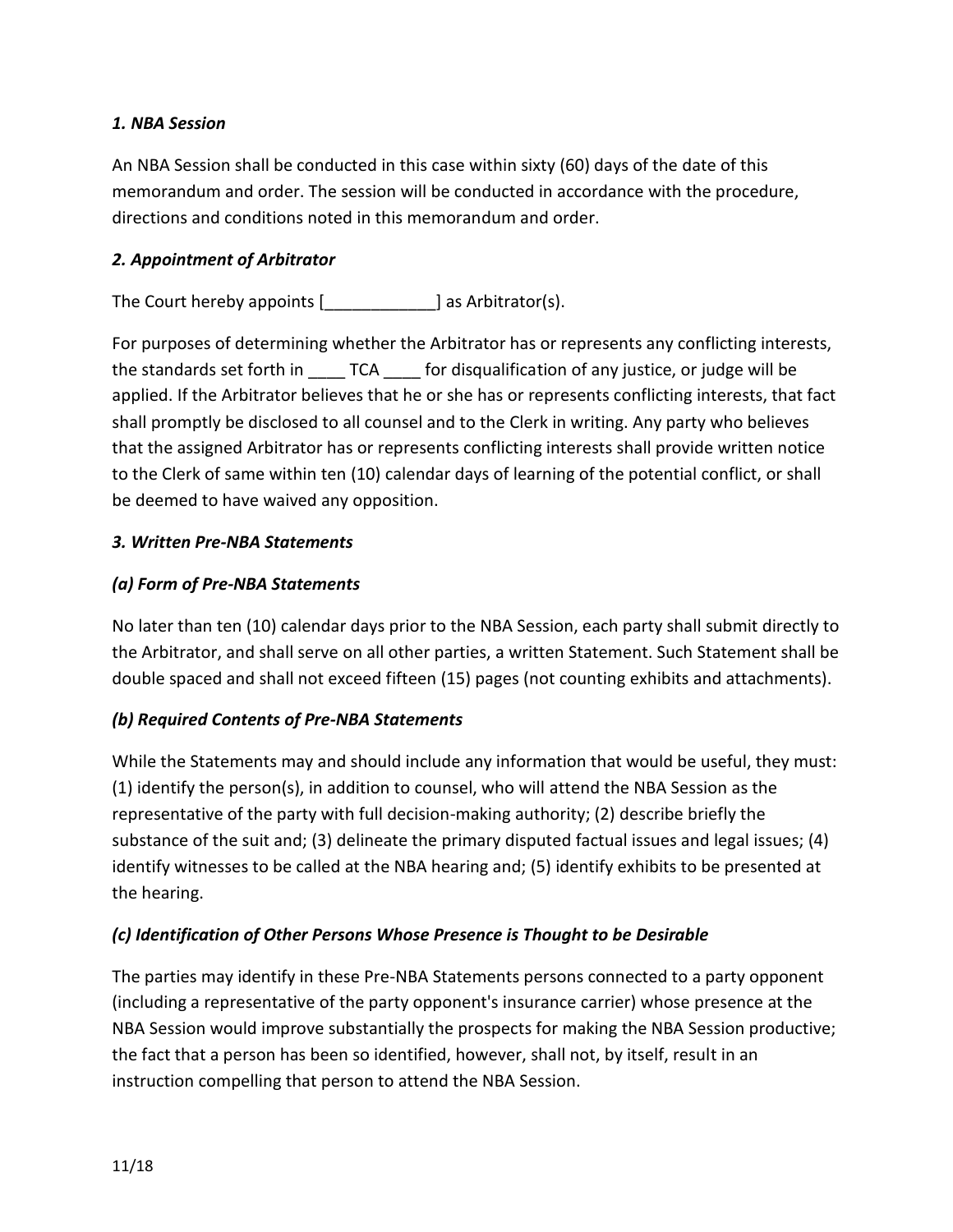Persons other than the parties, their representatives, their counsel, representatives of their insurance carriers, and the Arbitrator may attend the Session only with the consent of the Arbitrator.

The Arbitrator will have the ability to request the presence of non-parties but does not have the authority to compel their attendance.

## *(d) Attachments to Pre-NBA Statements*

The parties shall attach to their written Pre-NBA Statements copies of documents out of which the suit arose, e.g., contracts, or the availability of which would materially advance the purposes of the Session, e.g., medical reports or documents by which special damages might be determined.

## *(e) Filing of Pre-NBA Statements Prohibited*

The written Pre-NBA Statements shall not be filed with or provided to the Court or clerk, and the judge assigned to this case shall not have access to them. Instead, the Pre-NBA Statements shall be sent directly to the Arbitrator with copies to adversary counsel.

#### *4. Attendance at the NBA Session*

### *(a) Parties to Attend*

The parties themselves shall attend the NBA Session unless excuse is provided in this section. This requirement reflects the Court's view that one of the principal purposes of the NBA Session is to afford litigants an opportunity to articulate their positions and to hear, first hand, both their opponent's version of the matters in dispute and a neutral assessment of the relative strengths of every party's case. A party other than a natural person (e g, a corporation or association) satisfies this attendance requirement if it is represented at the NBA Session by a person (other than outside counsel) with authority to enter stipulations (of fact, law, or procedure) and to bind the party to terms of a settlement. A party that is a governmental or unit need not have present at the NBA Session the persons who would be required to approve a settlement before it could become final (e.g., the members of a city council or the chief executive of a county or major agency), but must send to the session a representative, in addition to trial counsel, who is knowledgeable about the facts of the case and the party's position and is the person who has the authority and responsibility to make recommendations to the ultimate decision-making body. . In cases involving insurance carriers, representatives of the insurance companies, with authority, shall attend the NBA Session.

#### *(b) Attorneys to Attend*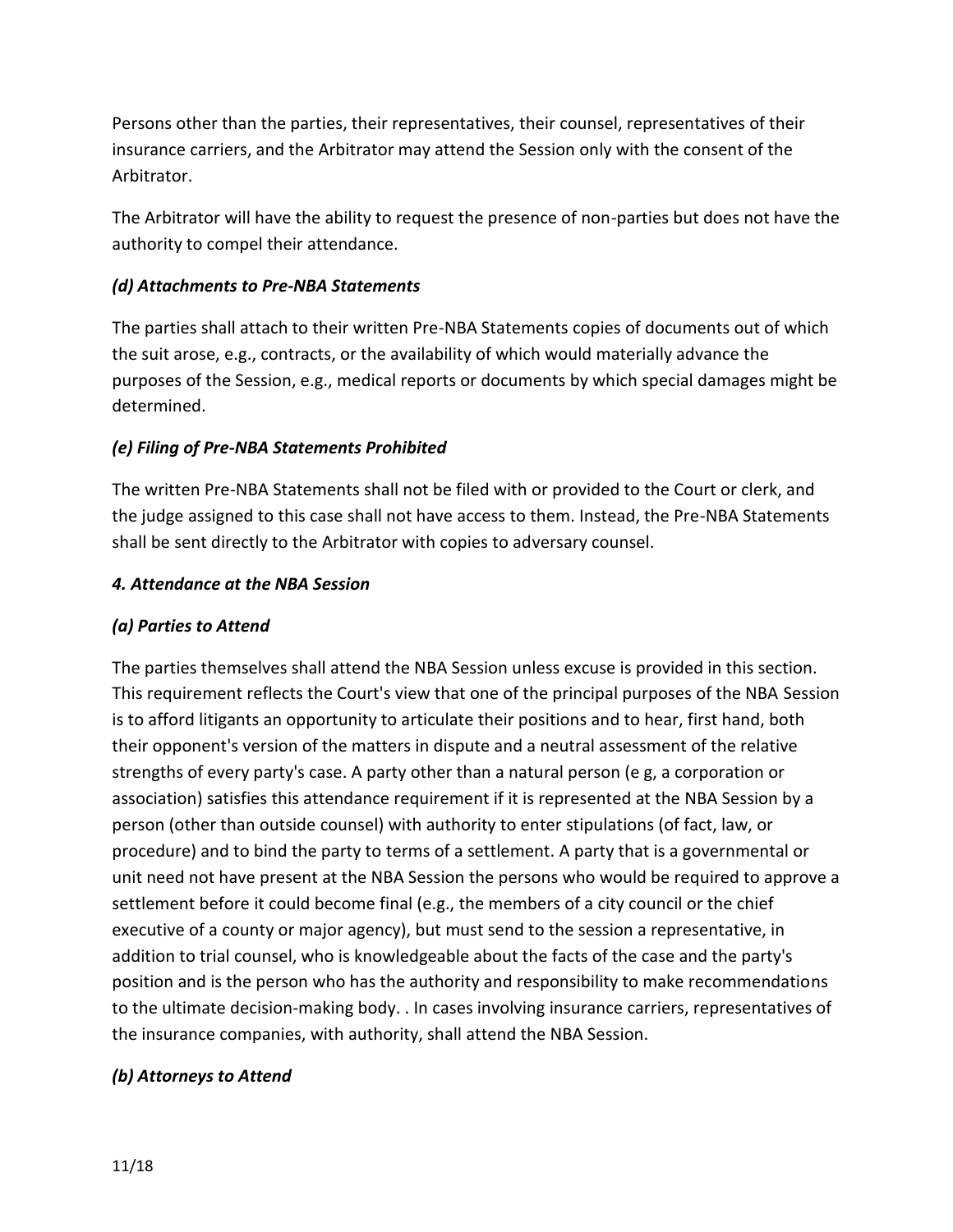Each party shall be accompanied at the NBA Session by the lawyer expected to be primarily responsible for handling the trial of the matter.

## *(c) Excuses for Non-Attendance*

A party or lawyer will be excused from attending the NBA Session only after a showing that attendance would impose an extraordinary or otherwise unjustifiable hardship. A party or lawyer seeking to be excused must petition the Arbitrator in writing, no fewer than 15 calendar days before the date set for the NBA Session. Any such petition shall be in the form of a letter to the Arbitrator, a copy of which shall be sent to all parties, and which shall set forth all considerations that support the Request and shall state realistically the amount in controversy in the case. The Arbitrator shall rule on obligations for excuse for non-attendance. A party or lawyer who is excused from appearing in person at the NBA Session shall be available to participate by telephone.

## *5. Procedure at the NBA Session*

The Arbitrator shall schedule the actual date, time and place of the hearing after consultation with the clerk and the parties, and the states of any shefore the hearing. The hearing will be held generally in a lawyer's conference room or courtroom within the courthouse at which the action is pending, except that the Arbitrator may designate another location upon agreement of the parties.

Arbitration hearings are intended to be brief, evidentiary outlines of the case and not formal trials. Each side will be limited to an opening statement not to exceed ten minutes, unless there is a conflict of interest between the parties of such sides, in which event each party with a conflict of interest may make a separate opening statement of \_\_\_\_\_\_ minutes. Closing argument shall be minutes per side, unless there is a conflict of interest between the parties of such sides, in which event such party with a conflict of interest may make a separate argument of minutes. Rebuttal is allowed as a part of plaintiffs' allotted time. In the event that a party fails to appear, argument will be heard and evidence received from those parties appearing.

The Arbitrator shall have considerable discretion in structuring and conducting the NBA Session, and the NBA Session shall proceed informally. Rules of Evidence shall not apply, and there shall be no formal examination or cross-examination of witnesses.

#### *6. Discovery*

Discovery shall proceed as in any other civil action. The court will require that discovery be completed in a diligent and expeditious fashion. Except in exceptional circumstances, no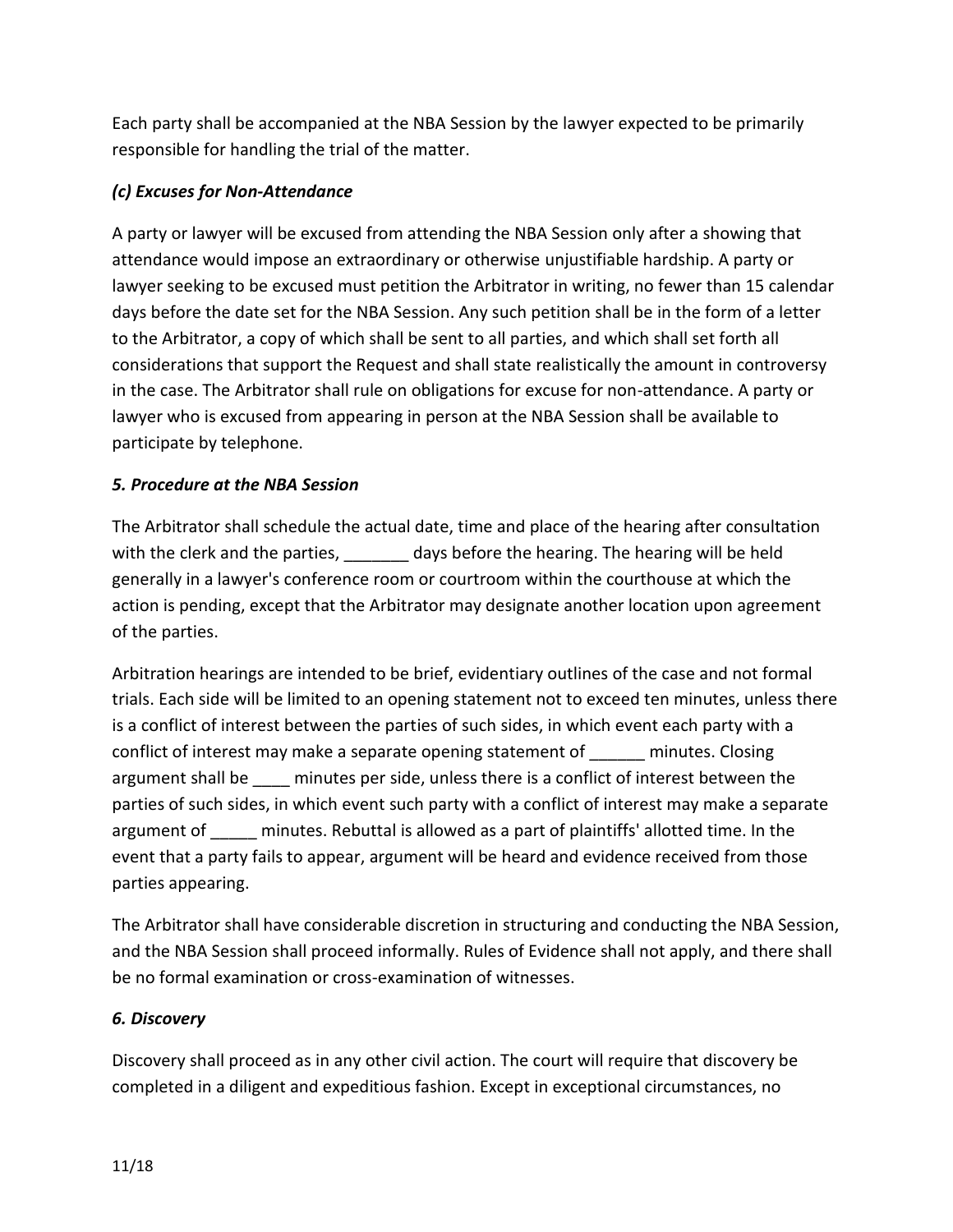additional discovery will be permitted when a trial de novo has been demanded after an Arbitration award.

### *7. Ex Parte Communication*

There shall be no ex parte communication between an Arbitrator and any counsel or party on any matter relating to the action except for purposes of scheduling or continuing the hearing.

## *8. Record*

No official record of the Arbitration hearing will be made. Any party desiring the attendance of a reporter shall make the necessary arrangements with a reporting agency. The costs of the reporter's attendance fee, record, and all transcripts thereof, shall be prorated equally among all parties ordering copies, unless they shall otherwise agree, and shall be paid for by the responsible parties directly to the reporting agency.

## *9. Testimony*

All witnesses shall testify under oath or affirmation administered by the Arbitrator or any other duly qualified person. Fed.R.Civ.P. 45 shall apply to subpoenas for attendance of witnesses under these rules.

### *10. Attendance of Parties*

Individual parties or authorized representatives of corporate parties shall attend the Arbitration hearing unless excused in advance by the Arbitrators for good cause shown.

# *11. Failure of Parties to Attend*

The Arbitration hearing may proceed in the absence of a party who, after due notice, fails to be present; but an award of damages shall not be based solely upon the absence of a party.

# *12. Failure to Proceed*

If a party fails to participate in the Arbitration process in a meaningful manner, the Arbitrator may impose appropriate sanctions against the party or his attorney.

# *13. Authority of Arbitrators*

The Arbitrator or Arbitration Panel shall swear witnesses and receive evidence. At the Arbitration hearing, the Arbitrator or Chief Arbitrator shall rule on all objections, motions and admissions of evidence.

#### *14. Arbitration Award*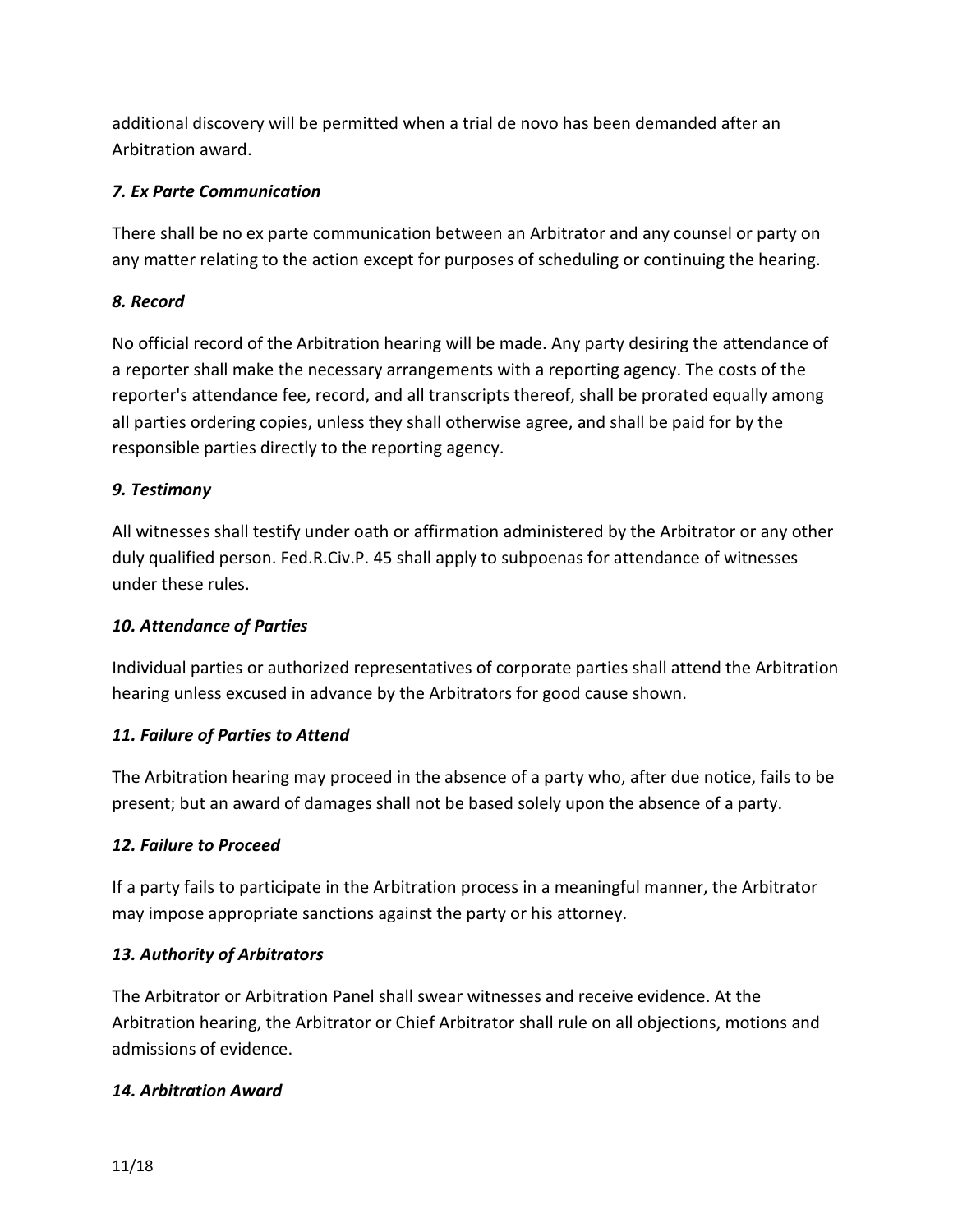The Arbitrator shall issue and mail to the parties an award within 15 days of the date of the closing of the hearing or the receipt of posthearing briefs, whichever is later. The original copy of the award shall be mailed to the prevailing party.

## *15. Award Procedure*

If the parties have stipulated in writing that the award shall be final and binding, the clerk shall enter the judgment on the award when filed. Otherwise, the award shall be a nullity.

## *16. Sealing the Award*

The issuance of award must be confidential and remain so. Binding the parties to confidentiality must be done by means of completing a form prior to the Arbitration commencing.

## *17. Entry of Judgment on Award*

Upon stipulation of the parties, the clerk shall, in accordance with Rule 58, Tennessee Rules of Civil Procedure, enter the award as the judgment of the court. The judgment so entered shall have the same force and effect as a judgment of the court in a civil action, except that the judgment shall not be subject to review in any other court by appeal or otherwise.

## *18. Limitation on Evidence*

At the trial de novo, the court shall not admit evidence that there has been an Arbitration proceeding, the nature or amount of the award, nor any other matter concerning the conduct of the Arbitration proceeding, except that testimony given at an Arbitration hearing may be used for any purpose permitted by the Federal Rules of Evidence, or the Federal Rules of Civil Procedure.

#### *19. Costs*

Unless permitted to proceed in forma pauperis, the party demanding the trial de novo, other than the United States or its agencies or officers, shall deposit with the clerk a sum equal to the Arbitrator fees and expenses (or the maximum fees payable to the Arbitrator if the Arbitrator has not yet submitted a voucher), which shall constitute advance payment of such fees and expenses.

The clerk shall tax as costs against the party who demanded trial de novo the fees and expenses paid to the Arbitrator, unless:

**(a)** the party demanding the trial de novo obtains a final judgment, exclusive of interests and costs, more favorable than the Arbitration award, or